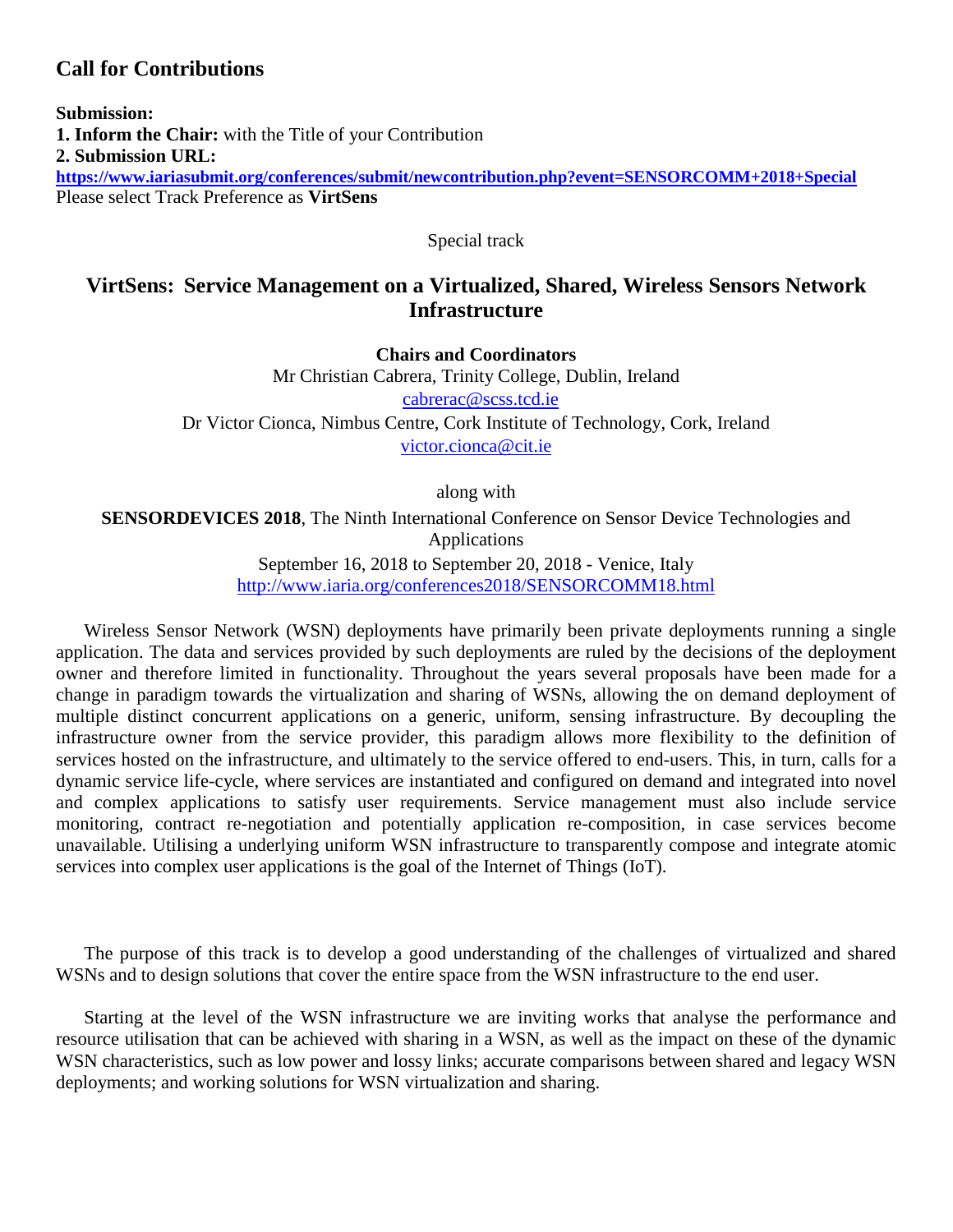At the services level, the focus is on service representation, discovery and composition, as well as monitoring and negotiation and complete service management architectures, for dynamic and on-demand WSN and IoT.

Topics include, but not limited to:

- \* Network virtualization in WSN
- \* Shared WSN running concurrent applications
- \* Software Defined WSN
- \* Algorithms and protocols for centralised control of WSN, e.g., centralised scheduling, flow based routing
- \* Algorithms for resource allocation on WSN (e.g Virtual Network Embedding)
- \* Performance comparisons between shared and legacy WSNs
- \* Impact of lossy links over central network control
- \* Energy considerations in shared WSNs
- \* Architectures for managing shared WSNs
- \* Economic analysis of shared WSNs
- \* Services for IoT applications
- \* Service-oriented protocols for IoT applications
- \* Service representation, discovery, composition, and execution
- \* Service change management
- \* Services at the edge
- \* Micro-services management
- \* QoS handling on shared WSN
- \* End-to-end QoS handling
- \* SLA negotiation for IoT services
- \* Security, privacy and trust

## **Important Datelines**

- Inform the Chair (see Contact below): As soon as you decided to contribute

- Submission: <del>June 1</del> July 10
- Notification: <del>July 2</del> July 30
- Registration: <del>July 16</del> August 10
- Camera ready: July 22 August 10

## **Contribution Types**

- Regular papers [in the proceedings, digital library]
- Short papers (work in progress) [in the proceedings, digital library]
- Posters: two pages [in the proceedings, digital library]
- Posters: slide only [slide-deck posted on www.iaria.org]
- Presentations: slide only [slide-deck posted on www.iaria.org]
- Demos: two pages [posted on www.iaria.org]

## **Paper Format**

- See: <http://www.iaria.org/format.html>
- Before submission, please check and comply with the editorial rules: <http://www.iaria.org/editorialrules.html>

## **Publications**

- Extended versions of selected papers will be published in IARIA Journals: [http://www.iariajournals.org](http://www.iariajournals.org/)
- Print proceedings will be available via Curran Associates, Inc.: <http://www.proceedings.com/9769.html>
- Articles will be archived in the free access ThinkMind Digital Library: [http://www.thinkmind.org](http://www.thinkmind.org/)

## **Paper Submission**